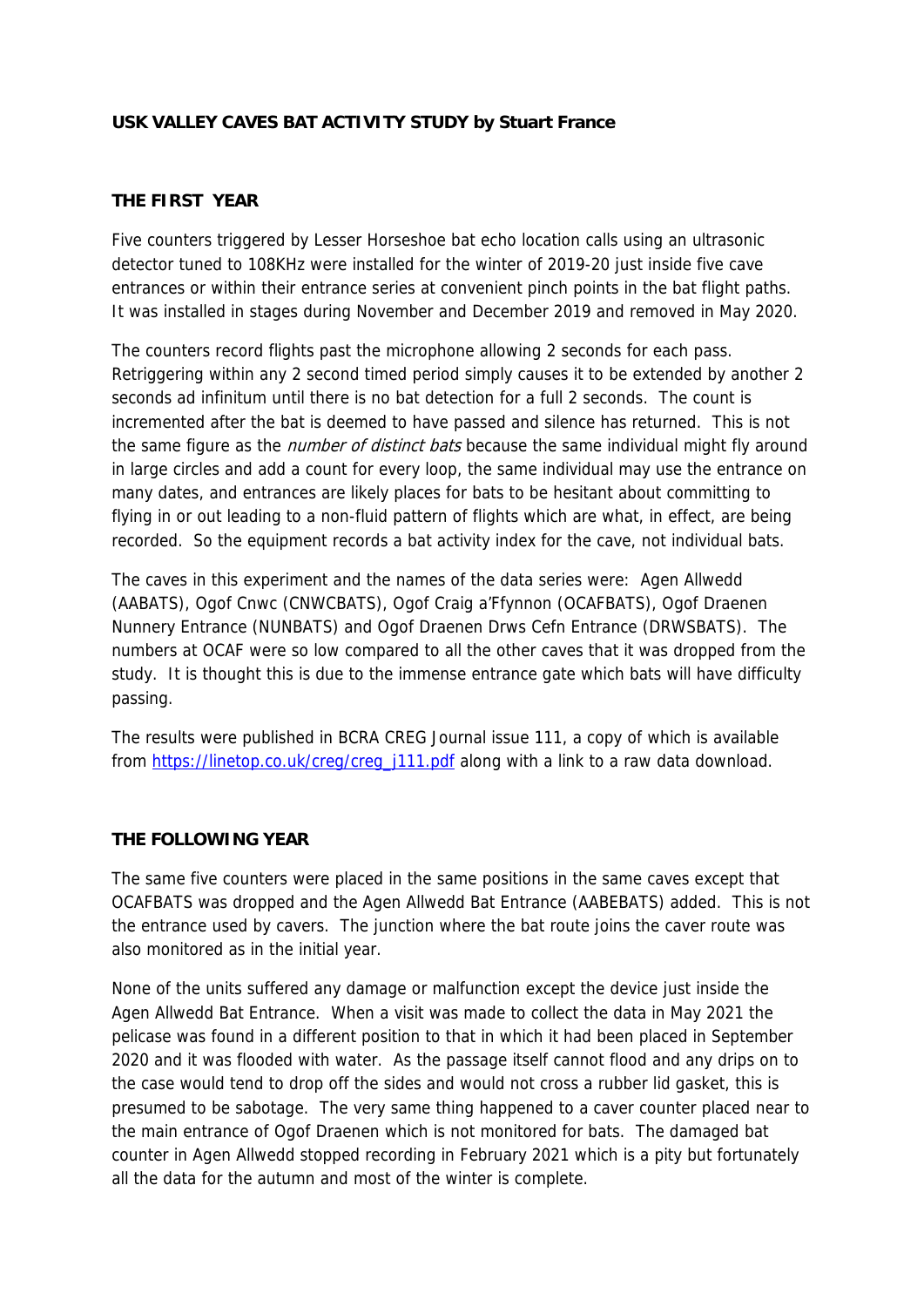It is also a pity in view of the results that the data for the September 2020 swarming period is not complete, again due to phased equipment installation from late August to mid September. In future years it will need to be in place by late August.

|                                                                                         | <b>AABATS</b> | <b>AABEBATS</b> | <b>CNWCBATS</b> | <b>DRWSBATS</b> | <b>NUNBATS</b> |  |  |
|-----------------------------------------------------------------------------------------|---------------|-----------------|-----------------|-----------------|----------------|--|--|
| Jan-20                                                                                  | 1589          | n/a             | 965             | 1072            | 109            |  |  |
| Feb-20                                                                                  | 1518          | n/a             | 996             | 668             | 151            |  |  |
| Mar-20                                                                                  | 2263          | n/a             | 2295            | 1961            | 163            |  |  |
| Apr-20                                                                                  | 6364          | n/a             | 16169           | 12200           | 918            |  |  |
| <b>TOTAL</b>                                                                            | 11734         | n/a             | 20425           | 15901           | 1341           |  |  |
|                                                                                         | <b>AABATS</b> | <b>AABEBATS</b> | <b>CNWCBATS</b> | <b>DRWSBATS</b> | <b>NUNBATS</b> |  |  |
| Sep-20                                                                                  | 13736         | 47705           | 49588           | 28322           | 2470           |  |  |
| Oct-20                                                                                  | 2819          | 7138            | 3147            | 4850            | 253            |  |  |
| <b>Nov-20</b>                                                                           | 1179          | 5867            | 1774            | 2730            | 107            |  |  |
| <b>Dec-20</b>                                                                           | 1308          | 4885            | 1404            | 1561            | 106            |  |  |
| Jan-21                                                                                  | 1356          | 5537            | 1893            | 1233            | 158            |  |  |
| Feb-21                                                                                  | 1122          | n/a             | 1840            | 1392            | 200            |  |  |
| Mar-21                                                                                  | 2450          | n/a             | 3864            | 3366            | 208            |  |  |
| Apr-21                                                                                  | 2823          | n/a             | 9511            | 10107           | 544            |  |  |
| <b>TOTAL</b>                                                                            | 26793         | n/a             | 73021           | 53561           | 4046           |  |  |
| NB. Results in italics scaled up to show a predicted full-month total in September 2020 |               |                 |                 |                 |                |  |  |

# **RESULTS TO DATE**

Totals for AABEBATS are not given in the table above because of absent or incomplete monthly data. However, what data is available shows that the activity at the bat entrance itself is about 4 times greater than that measured some distance into Agen Allwedd near to where the caver route join the bat route.

Using the available AABEBATS data so as to compare only the *counters which are positioned* close to entrances for the period September 2020 to January 2021 we find:

|               | AABEBATS | <b>CNWCBATS</b> | <b>DRWSBATS</b> | <b>NUNBATS</b> |
|---------------|----------|-----------------|-----------------|----------------|
| Sep-Jan total | 71132    | 57806           | 38696           | 3094           |
| I% Share      | 42%l     | 34%             | 23%             | $2\%$          |

On this basis 76% of the total measured bat activity is at the Mynydd Llangattock major caves and 24% at the Ogof Draenen open entrances. It is noteworthy that the Agen Allwedd Bat Entrance will have been open to bats for at least a century following quarrying. Access into the main passages of Daren Cilau via Ogof Cnwc has been open for about 20 years following its connection by cavers,. The connection from Drws Cefn to the main part of Ogof Draenen has been viable for about 10 years.

The Nunnery entrance has only been opened in very recent years and casual observations by passing cavers have noted the numbers of hibernating bats roughly doubling every year (say 8-16-32-64 individuals) in consecutive mid-winters to 2020. There are no observations for January 2021 due to the Covid-19 pandemic lockdown preventing caver access then.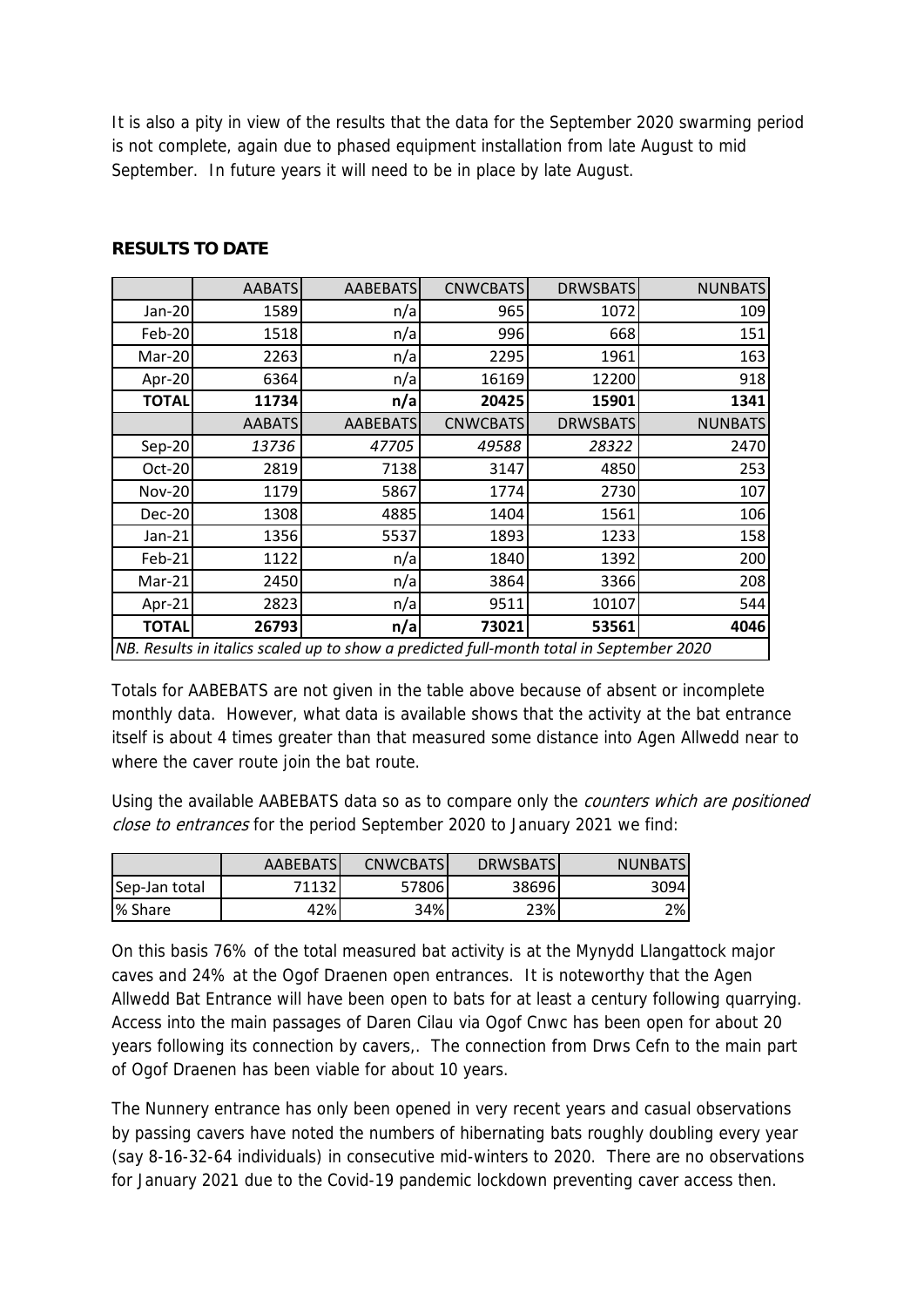



In the second chart above, the AABEBATS series was estimated as 4 times AABATS from 10/02/2021 to 30/04/2021 due to the interruption in raw data following equipment damage.

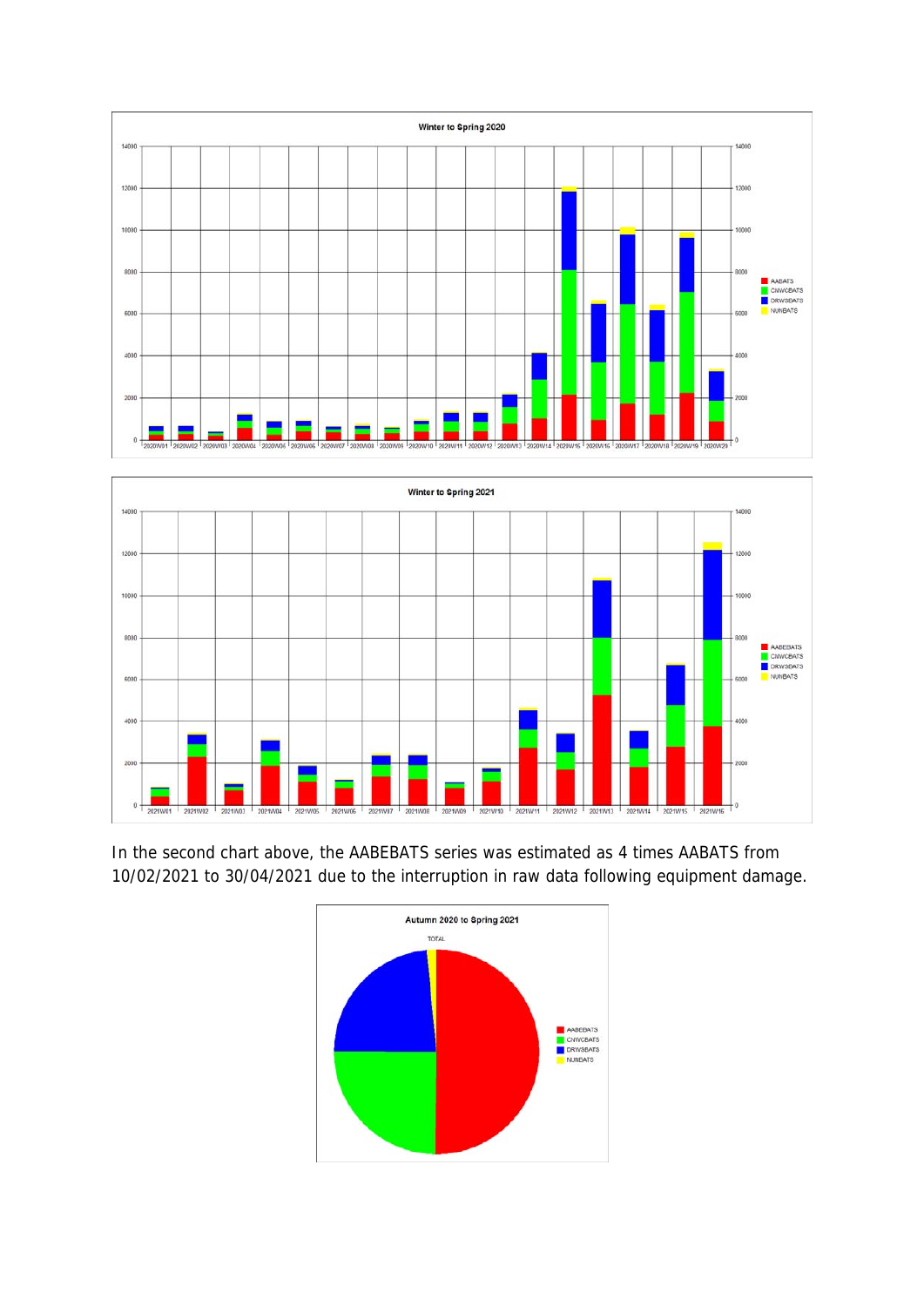